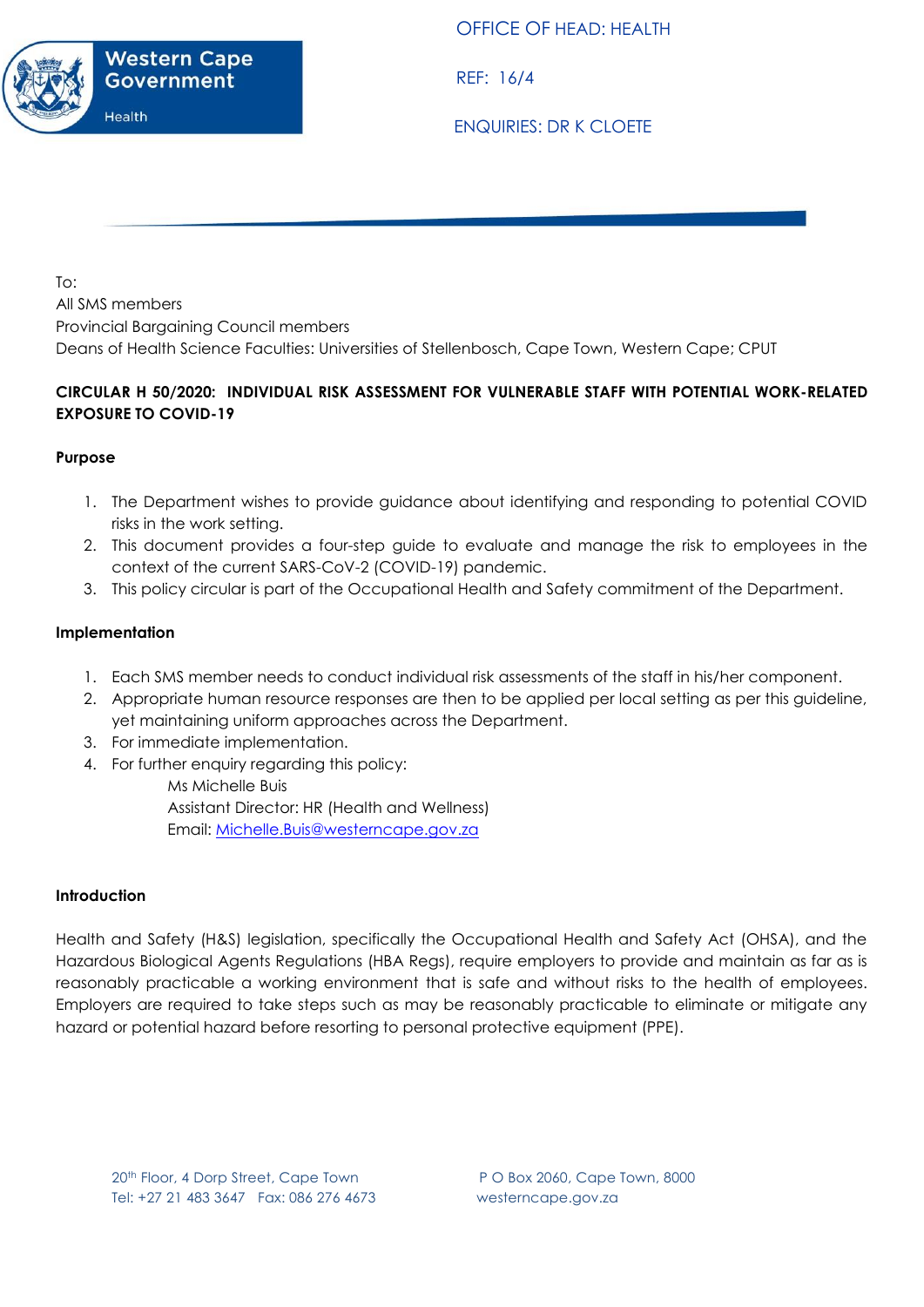# **Individual Risk Assessment Checklist for COVID-19**

#### **for At-Risk Staff Groups**

| The main aim is to avoid unprotected coronavirus exposure                                                                                                                                                                                                                                                                                                                                                                                                                                                                                          |                                                                                                                                                                                                                                                                                                                                                                                                                                                                                                                                                                                                                             |  |  |
|----------------------------------------------------------------------------------------------------------------------------------------------------------------------------------------------------------------------------------------------------------------------------------------------------------------------------------------------------------------------------------------------------------------------------------------------------------------------------------------------------------------------------------------------------|-----------------------------------------------------------------------------------------------------------------------------------------------------------------------------------------------------------------------------------------------------------------------------------------------------------------------------------------------------------------------------------------------------------------------------------------------------------------------------------------------------------------------------------------------------------------------------------------------------------------------------|--|--|
| <b>Completing the risk assessment:</b>                                                                                                                                                                                                                                                                                                                                                                                                                                                                                                             | <b>Key considerations:</b>                                                                                                                                                                                                                                                                                                                                                                                                                                                                                                                                                                                                  |  |  |
| This should be completed for all vulnerable staff<br>1. This can be undertaken by line manager or<br>supervisor<br>2. Involve the member of staff<br>3. Ask advice from Occupational Health or<br>Infectious Diseases if needed<br>4. Identify risks using risk matrix<br>5. Consider actions to minimise risk<br>6. Agree risk management with the staff<br>member<br>The manager and staff member should consider<br>together, in the light of the risk assessment,<br>whether alternative work arrangements are<br>appropriate and practicable. | Limit duration of close interaction with<br>1.<br>everything<br>patients (e.g. prepare<br>In<br>away from patient)<br>advance<br>and<br>colleagues<br>If possible maintain >1.5m distance from<br>2.<br>others<br>3. Consider whether public transport /rush hour<br>can be avoided through adjustments to<br>work hours<br>Use PPE appropriately (see guidelines)<br>4.<br>Consider moving to non-patient facing role<br>5.<br>Consider remote working if the staff member<br>6.<br>is enabled including access to equipment<br>and internet<br>Special leave considered in consultation<br>7.<br>with Occupational Health |  |  |

## **STEP 1: Classify the employee vulnerability**

# **VERY HIGH VULNERABILITY:**

- Solid organ transplant recipients
- People with specific cancers or receiving immunosuppressive treatment for their cancer:
	- o undergoing active chemotherapy or radical radiotherapy for lung cancer
	- o cancers of the blood or bone marrow such as leukaemia, lymphoma or myeloma who are at any stage of treatment
	- o receiving immunotherapy or other continuing antibody treatments for cancer
	- o receiving targeted cancer treatments which can affect the immune system, such as protein kinase inhibitors or Poly ADP-ribose Polymerase (PARP) inhibitors
- People who have had bone marrow or stem cell transplants in the last 6 months, or who are still taking immunosuppressive drug.
- People with severe respiratory conditions including cystic fibrosis, severe and unstable asthma and severe Chronic Obstructive Pulmonary Disease (COPD), or current active tuberculosis of the lung.
- People with rare diseases and inborn errors of metabolism that significantly increase the risk of infections (such as Severe Combined Immunodeficiency (SCID), homozygous sickle cell).
- People on immunosuppressive therapies sufficient to significantly increase risk of infection.
- Women who are pregnant with significant heart disease, congenital or acquired.

# **HIGH VULNERABILITY:**

- $\bullet$  Age  $>60$
- Chronic lung problems (moderate to severe asthma, previous complicated TB, etc.)
- Serious heart conditions
- Those who are moderately or intermittently immunocompromised
- Severe obesity (BMI >40)
- Underlying medical conditions, particularly if not well controlled, such as diabetes, renal failure, hypertension or liver disease
- More than 28 weeks pregnant

### **MEDIUM VULNERABILITY:**

- Less than 28 weeks pregnant, but otherwise healthy
- Age between 40 and 60, with controlled medical conditions (hypertension, diabetes, cardiovascular disease, etc.)
- Previous lung TB, but recovered without complications

### **LOW VULNERABILITY:**

- Physiologically young
- Healthy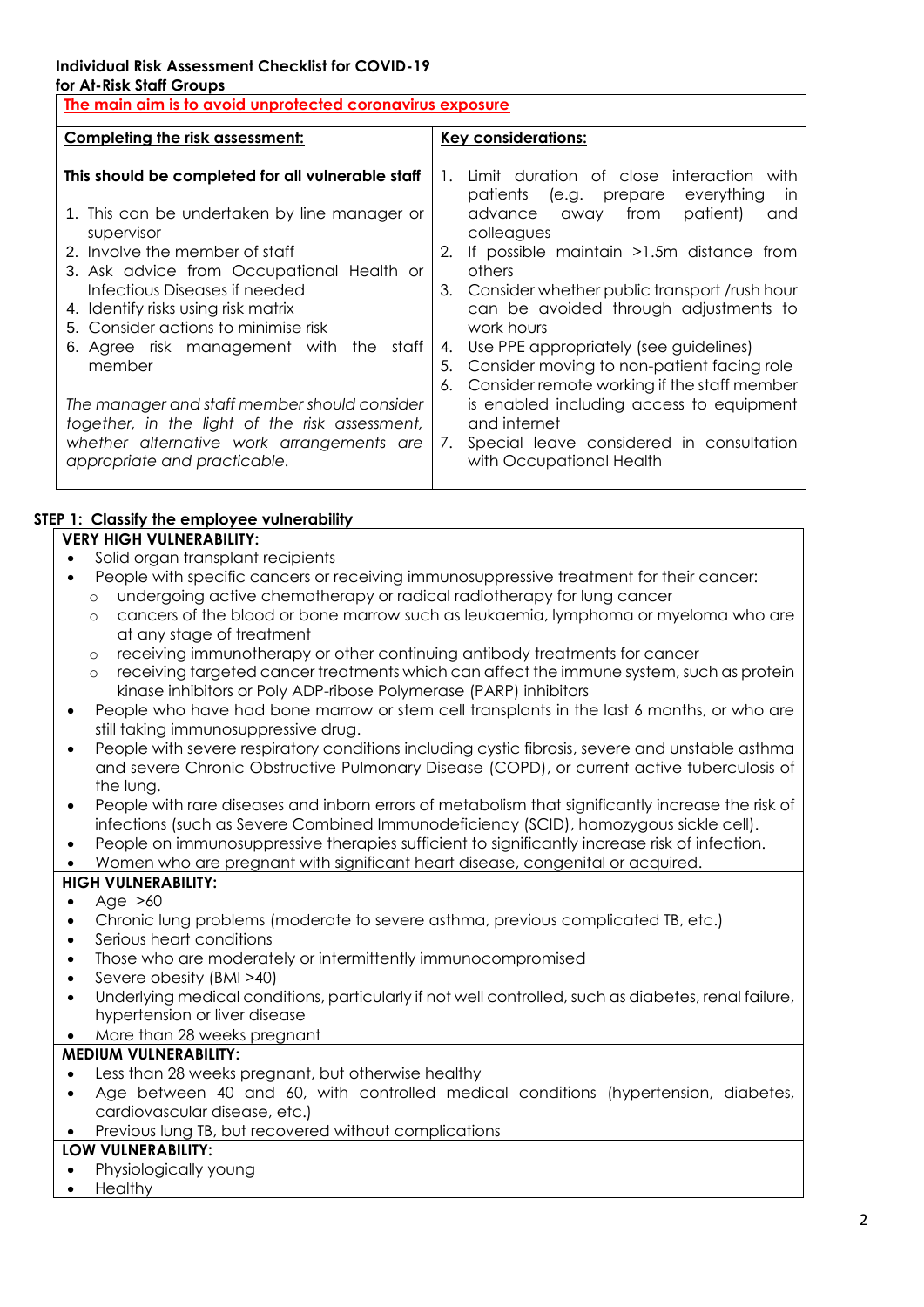### **STEP 2: CLASSIFY THE EMPLOYEE EXPOSURE RISK GROUP**

**VERY HIGH EXPOSURE RISK**: Jobs involving PROCEDURES on COVID patients. Examples include

- Healthcare workers (e.g. doctors, nurses, dentists, paramedics, emergency medical technicians) performing aerosol-generating procedures (e.g. intubation, cough induction procedures, bronchoscopies, some dental procedures and exams, or invasive specimen collection) on known or suspected COVID patients.
- Healthcare or laboratory personnel collecting or handling open specimens from known or suspected COVID patients (e.g. manipulating cultures from known or suspected COVID patients).
- Mortuary workers performing autopsies, which generally involve aerosol-generating procedures, on the bodies of people who are known to have, or suspected of having, COVID-19 at the time of their death.

**HIGH EXPOSURE RISK**: Jobs with a high potential for exposure to known or suspected sources of COVID. Examples include:

- Healthcare delivery and support staff (e.g. doctors, nurses, and other hospital staff who must enter patients' rooms) exposed to known or suspected COVID-19 patients. (Note: no aerosolgenerating procedures may be performed)
- Medical transport workers (e.g. ambulance personnel and porters) moving known or suspected COVID patients in enclosed vehicles
- Mortuary workers involved in preparing (e.g. for burial or cremation) the bodies of people who are known to have, or suspected of having COVID-19 at the time of their death.

**MEDIUM EXPOSURE RISK**: Frequent and/or close (<1.5m) contact with people not known or suspected with COVID. This includes employees with contact with the general public (e.g. in schools, high-population-density work environments, such as labour centres, consulting rooms, point of entry personnel and some high-volume retail settings).

**LOW EXPOSURE RISK:** Workers in this category have minimal occupational contact (<1.5m) with the public and other co-workers

|                              |                | <b>Exposure risk group</b> |                     |         |                        |
|------------------------------|----------------|----------------------------|---------------------|---------|------------------------|
|                              |                | 1. Low                     | 2.<br><b>Medium</b> | 3. High | 4. Very<br><b>High</b> |
| Employee vulnerability group | Low            |                            |                     | З       |                        |
|                              | 2.<br>Medi     | $\overline{2}$             |                     | 6       | 8                      |
|                              | $\frac{3}{10}$ | З                          | 6                   |         | 12                     |
|                              | 4.<br>Very     |                            | R                   | 12      |                        |

### **STEP 3: CALCULATE THE RISK SCORE**

Key: 1 – 6 Acceptable risk (low to medium)

- 7 8 High risk (only acceptable under critical conditions)
- 9 16 Unacceptable risk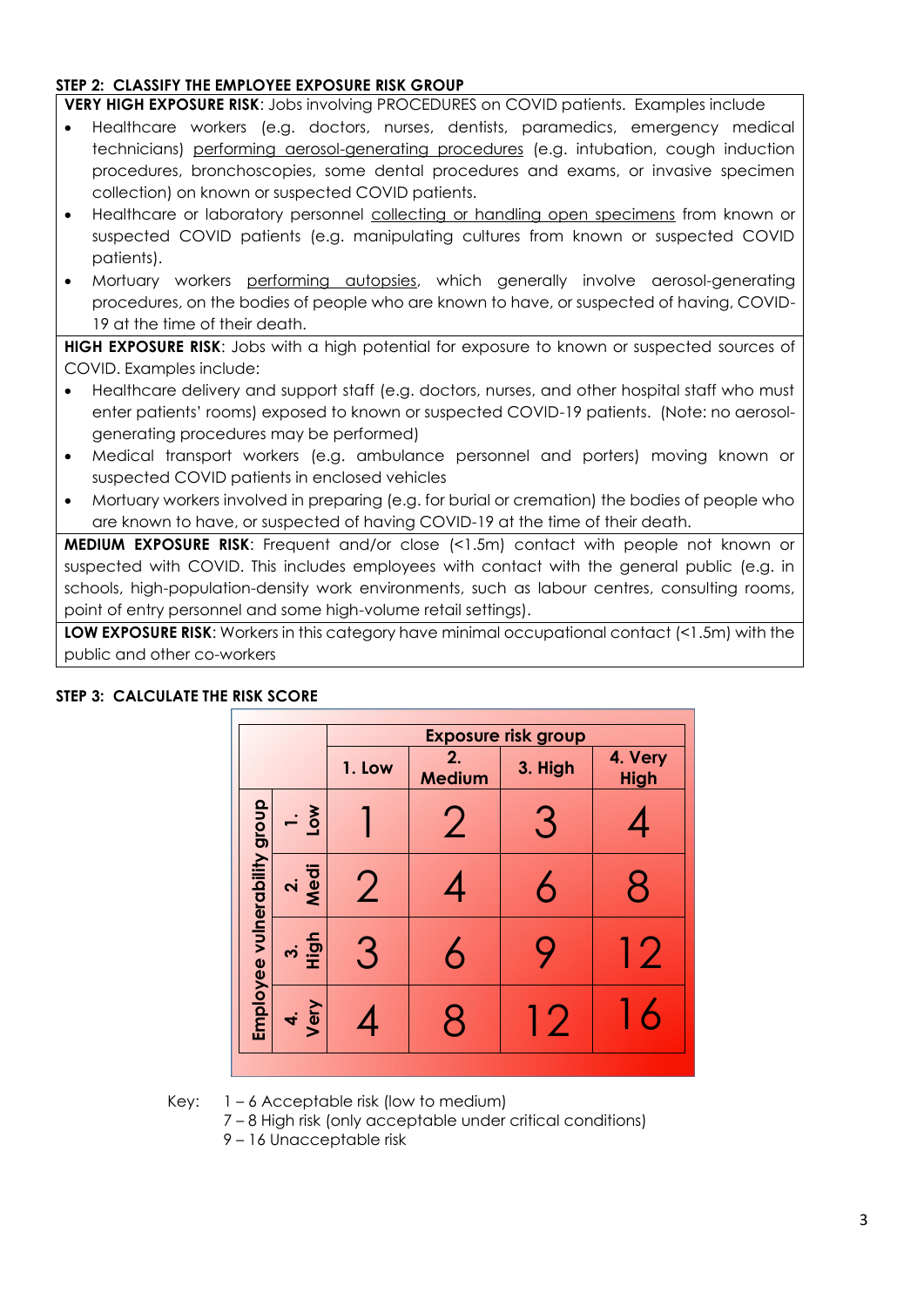#### **STEP 4: TAKE STEPS TO REDUCE THE RISK**

As far as is possible, steps should be taken to reduce the risk. Discuss the options with the employee and use the attached checklist to indicate which measures will be implemented.

The Department appreciates the co-operation of all to provide a safe working environment where staff feel cared for.

Yours sincerely

**DR K CLOETE**

**HEAD: WESTERN CAPE GOVERNMENT HEALTH DATE: 7 April 2020**